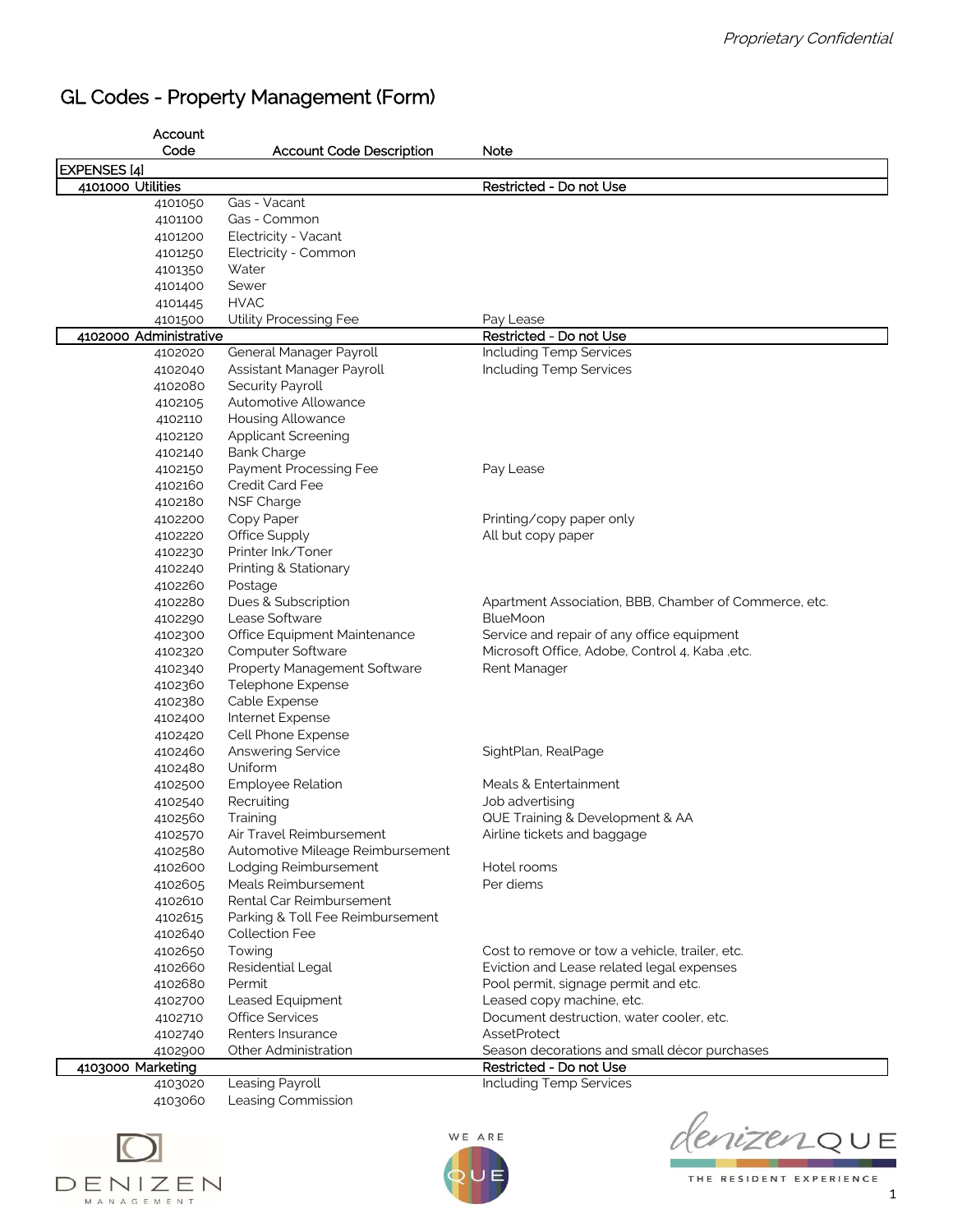| 4103150<br>4103175<br>4103200<br>4103250<br>4103300<br>4103350<br>4103400 | Brochures & Flyers<br>Promotional Material<br>Newspaper & Magazine<br>Billboard, Radio & TV<br><b>Temporary Signage</b><br>Model Unit Decoration<br>Website Management | Property Brochure, printed flyers, post cards, etc.<br>Other marketing materials, photos, videos, etc. |
|---------------------------------------------------------------------------|------------------------------------------------------------------------------------------------------------------------------------------------------------------------|--------------------------------------------------------------------------------------------------------|
| 4103450                                                                   | Internet Advertising                                                                                                                                                   |                                                                                                        |
| 4103500                                                                   | Search Engine Marketing                                                                                                                                                | MultiFamily Traffic, FaceBook, Instagram, Google Ads, etc.                                             |
| 4103525                                                                   | Lead Tracking                                                                                                                                                          | I Love Leasing                                                                                         |
| 4103550                                                                   | Resident Referral                                                                                                                                                      |                                                                                                        |
| 4103600                                                                   | Third Party Referral                                                                                                                                                   | Realtors, relocation companies and etc.                                                                |
| 4103650                                                                   | <b>Resident Relations</b>                                                                                                                                              | Move in gifts, resident events, coffee service and etc.                                                |
| 4104000 Contract Service                                                  |                                                                                                                                                                        | Restricted - Do not Use                                                                                |
| 4104050                                                                   | Alarm Contract                                                                                                                                                         | Office and all other buildings alarms                                                                  |
| 4104100                                                                   | Security Contract                                                                                                                                                      | Patrol services                                                                                        |
| 4104150                                                                   | <b>Fire Protection</b>                                                                                                                                                 | Sprinkler systems & phone lines                                                                        |
| 4104200                                                                   | Common Area Cleaning                                                                                                                                                   | Office, clubhouse & hallways                                                                           |
| 4104275                                                                   | Floor Mats & Laundry                                                                                                                                                   |                                                                                                        |
| 4104300                                                                   | Landscaping & Grounds Contract                                                                                                                                         |                                                                                                        |
| 4104320                                                                   | Landscaping - Interior                                                                                                                                                 |                                                                                                        |
| 4104350                                                                   | Unit Furniture Rental<br>Unit Washer / Dryer Rental                                                                                                                    |                                                                                                        |
| 4104400<br>4104450                                                        | Pest Control & Extermination                                                                                                                                           |                                                                                                        |
|                                                                           | Trash Removal                                                                                                                                                          |                                                                                                        |
| 4104500<br>4104525                                                        | <b>Valet Trash Services</b>                                                                                                                                            |                                                                                                        |
| 4104550                                                                   | Pool Service                                                                                                                                                           |                                                                                                        |
| 4104600                                                                   | Snow Removal                                                                                                                                                           |                                                                                                        |
| 4104650                                                                   | Pond / Fountain Maintenance                                                                                                                                            |                                                                                                        |
| 4104700                                                                   | Elevator Service Contract                                                                                                                                              |                                                                                                        |
| 4104750                                                                   | Window Cleaning                                                                                                                                                        |                                                                                                        |
| 4104800                                                                   | <b>HVAC Service Contract</b>                                                                                                                                           |                                                                                                        |
|                                                                           |                                                                                                                                                                        |                                                                                                        |
|                                                                           |                                                                                                                                                                        |                                                                                                        |
| 4104815                                                                   | <b>Trash Outs</b>                                                                                                                                                      | By third party                                                                                         |
| 4104830                                                                   | <b>Furniture Moving</b>                                                                                                                                                | By third party                                                                                         |
| 4105000 Maintenance Repair<br>4105020                                     | Service Technician Payroll                                                                                                                                             | Restricted - Do not Use<br>Including Temp Services                                                     |
| 4105040                                                                   | Grounds Maintenance Payroll                                                                                                                                            | Including Temp Services                                                                                |
| 4105060                                                                   | Janitorial Payroll                                                                                                                                                     | <b>Including Temp Services</b>                                                                         |
| 4105080                                                                   | Pool Service Payroll                                                                                                                                                   | Including Temp Services                                                                                |
| 4105100                                                                   | Bonus - Maintenance                                                                                                                                                    |                                                                                                        |
| 4105130                                                                   | Alarm Repair                                                                                                                                                           |                                                                                                        |
| 4105160                                                                   | Exterior Maintenance & Repair                                                                                                                                          | Gutter, vent and power wash; trim and siding repair                                                    |
| 4105190                                                                   | Interior Maintenance & Repair                                                                                                                                          | Interior trim and cabinet repair                                                                       |
| 4105220                                                                   | <b>Amenity Repair</b>                                                                                                                                                  |                                                                                                        |
| 4105250                                                                   | Carpet Cleaning                                                                                                                                                        | Common areas and occupied units (including renewals)                                                   |
| 4105260                                                                   | Carpet Repair                                                                                                                                                          | Common areas and occupied units (including renewals)                                                   |
| 4105270                                                                   | Tile / Flooring Repair                                                                                                                                                 | < $or = $500$ per unit                                                                                 |
| 4105280                                                                   | Drywall & Paint Repair                                                                                                                                                 | < $or = $500$ per unit                                                                                 |
| 4105310                                                                   | <b>Electrical Repair</b>                                                                                                                                               | < $or = $500$ per unit                                                                                 |
| 4105340                                                                   | Equipment Rental                                                                                                                                                       |                                                                                                        |
| 4105370                                                                   | Appliance Repair                                                                                                                                                       |                                                                                                        |
| 4105400                                                                   | <b>HVAC Repair</b>                                                                                                                                                     | $\texttt{&}$ or = \$500                                                                                |
| 4105460                                                                   | Locksmith                                                                                                                                                              |                                                                                                        |
| 4105470                                                                   | <b>Bath Fixture Resurfacing</b>                                                                                                                                        | Sink, tub and counter resurfacing                                                                      |
| 4105480                                                                   | Kitchen Fixture Resurfacing                                                                                                                                            | Sink and counter top resurfacing                                                                       |
| 4105490                                                                   | Paving / Concrete / Striping                                                                                                                                           | $\le$ or = \$500                                                                                       |
| 4105520                                                                   | Plumbing Repair                                                                                                                                                        | $\le$ or = \$500 per unit                                                                              |
| 4105550                                                                   | Pool Repair                                                                                                                                                            | $\texttt{&} \text{or} = $500$                                                                          |
| 4105580                                                                   | Roof Repair                                                                                                                                                            | $\texttt{&} \text{or} = $500$                                                                          |
| 4105590                                                                   | Signage Repair                                                                                                                                                         | $<$ or = \$500                                                                                         |
| 4105610<br>4105640                                                        | Auto Maintenance<br>Water Extraction                                                                                                                                   |                                                                                                        |







THE RESIDENT EXPERIENCE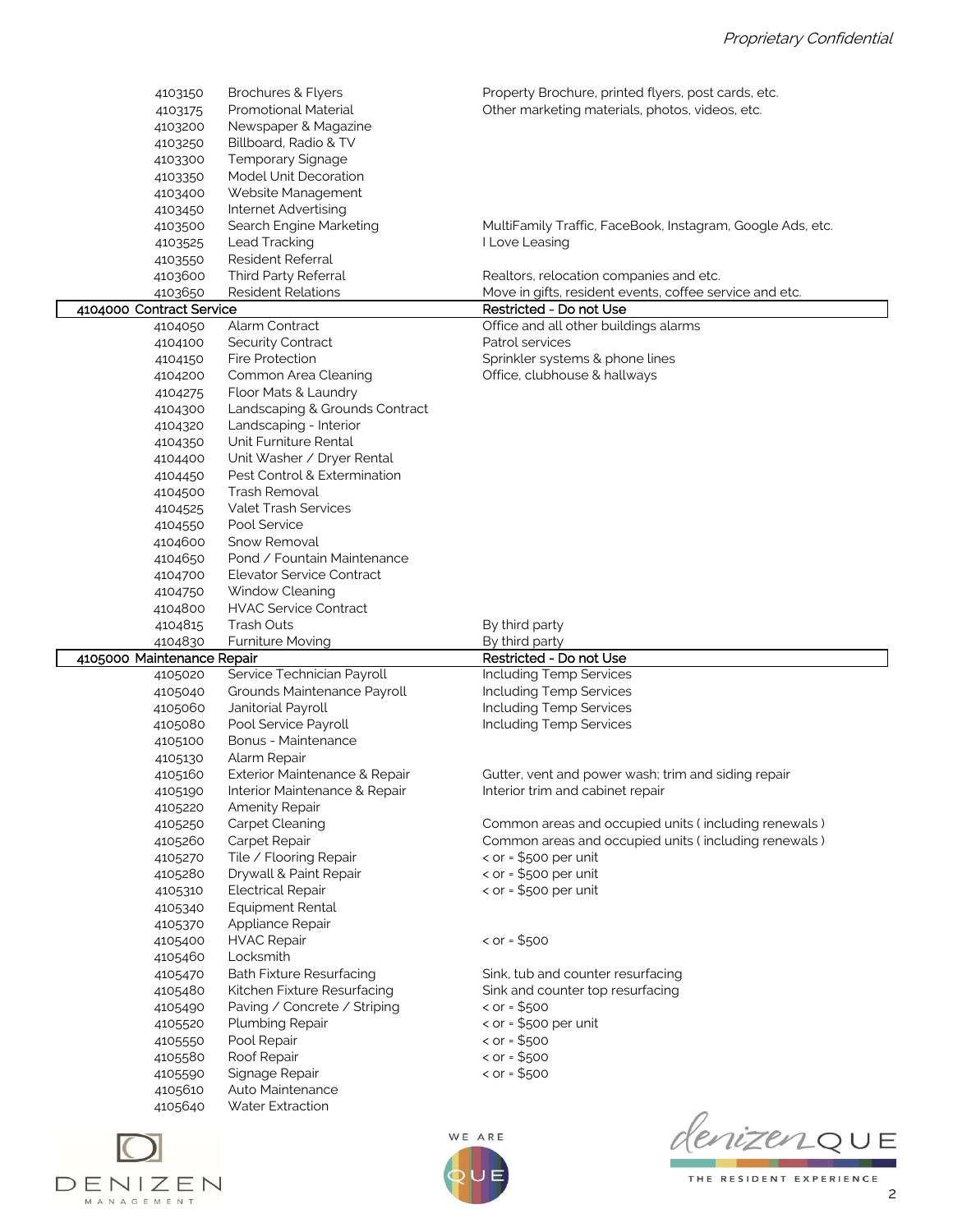| 4105670                      | Window & Glass Repair                  | $\le$ or = \$500 per unit                                               |
|------------------------------|----------------------------------------|-------------------------------------------------------------------------|
| 4105680                      | Door Repair                            | < $or = $500$ per unit                                                  |
| 4105730                      | Tools & Equipment Maintenance          | $<$ or = \$500                                                          |
| 4105900                      | Other Repair                           |                                                                         |
| 4106000 Maintenance Supply   |                                        | Restricted - Do not Use                                                 |
| 4106030                      | Cleaning Supply                        | $\le$ or = \$500 per unit                                               |
| 4106060                      | Countertop Supply                      | < $or = $150 per unit$                                                  |
| 4106090                      | <b>Electrical Supply</b>               | < or = \$150 per unit ( Including all batteries )                       |
| 4106120                      | <b>Exterminating Supply</b>            | Mouse traps, bug sprays and etc.                                        |
| 4106150                      | Fire Suppression Supply                | < or = \$150 per unit ( Fire Extinguishers )                            |
| 4106180                      | Smoke Detector Supply                  | Smoke and CO detectors                                                  |
| 4106210                      | Carpentry Supply                       | < or = \$500 per unit (including towel bars, door stops/hindges)        |
| 4106220                      | Drywall Supply                         | Drywall, drywall nails and screws, drywall tape/mud and etc.)           |
| 4106240                      | Painting Supply                        | All but turnover related (paint, caulk, kilz, primer, brushes and etc.) |
| 4106270                      | <b>HVAC Supply</b>                     |                                                                         |
| 4106300                      | Air Filter Supply                      |                                                                         |
| 4106330                      | Landscaping Supply                     |                                                                         |
| 4106360                      | Lights & Lamps Supply                  | Small light fixtures (under \$150), all light bulbs                     |
| 4106370                      | Door Supply                            | Doors < or = \$150 per unit; hardware and interior doors/slabs          |
| 4106390                      | Lock & Key Supply                      | All deadbolts, door knobs, mailbox locks (inetrior and exterior)        |
| 4106400                      | Window/Glass Supply                    | Windows < or = \$150 per unit; hardware                                 |
| 4106420                      | Plumbing Supply                        |                                                                         |
| 4106450                      | Appliance Supply                       | Only appliance parts                                                    |
| 4106480                      | Cabinet Supply                         | < or = \$150 (Only for cabinet parts, single doors and etc.)            |
| 4106510                      | Snow Removal Supply                    | Salt, shovels, gloves, salt spreaders and etc.                          |
| 4106540                      | Pool Supply                            |                                                                         |
| 4106570                      | Pond / Fountain Supply                 |                                                                         |
| 4106600                      | Blind & Shade Supply                   | Repair parts, not replacement                                           |
| 4106630                      | <b>Toilet Seat Supply</b>              | Toilet seats and parts for toilet seats                                 |
| 4106900                      | Other Supply                           |                                                                         |
| 4107000 Unit Turnover        |                                        | Restricted - Do not Use                                                 |
| 4107100                      | Unit Carpet Cleaning                   |                                                                         |
|                              |                                        |                                                                         |
|                              |                                        |                                                                         |
| 4107300                      | Unit Cleaning                          |                                                                         |
| 4107400                      | Unit Painting                          | Unit turnover painting labor only                                       |
| 4107500                      | Unit Painting Supply                   | Unit turnover paint supplies only (paint, brushes, pans and etc.)       |
| 4107900                      | <b>Other Unit Turnover</b>             | Vacant carpet repairs or dyes, other turnover related items             |
| <b>ASSETS (CAPITAL) [1]</b>  |                                        |                                                                         |
| 1109000 Land Improvement     |                                        | Restricted - Do not Use                                                 |
| 1109060                      | Water Line Improvement                 | Outside of the building                                                 |
| 1109070                      | Sewer Line Improvement                 | Outside of the building                                                 |
| 1109080                      | Gas Line Improvement                   | Outside of the building                                                 |
| 1109100                      | Drainage Improvement                   | Or replacement                                                          |
| 1109150                      | Landscaping Improvement                | Or replacement                                                          |
| 1109200                      | Irrigation Improvement                 | Or replacement                                                          |
| 1109250                      | Pool Improvement                       | Or replacement                                                          |
| 1109300                      | Tennis Court Improvement               | Or replacement                                                          |
| 1109350                      | Playground & Picnic Area Improvement   | Or replacement                                                          |
| 1109400                      | Asphalt Improvement                    | Or replacement                                                          |
| 1109450                      | Common Lighting Improvement            | Or replacement                                                          |
| 1109500                      | Concrete Improvement                   | Or replacement                                                          |
| 1109550                      | Fencing Improvement                    | Or replacement                                                          |
| 1109600                      | Retaining Wall Improvement             | Or replacement                                                          |
| 1109650                      | Signage Improvement                    | Or replacement                                                          |
| 1109900                      | Other Land Improvement                 | Or replacement                                                          |
| 1111000 Exterior Improvement |                                        | Restricted - Do not Use                                                 |
| 1111050                      | Exterior Improvement                   | Façade, trim, siding, etc.                                              |
| 1111100                      | Deck & Balcony Improvement             | Or replacement                                                          |
| 1111150                      | Carport Improvement                    | Or replacement                                                          |
| 1111200                      | <b>Exterior Painting</b>               |                                                                         |
| 1111250                      | Masonry Improvement                    | Or replacement                                                          |
| 1111300                      | <b>Exterior Plumbing Improvement</b>   | Or replacement                                                          |
| 1111350                      | <b>Exterior Electrical Improvement</b> | Or replacement                                                          |



WE ARE



THE RESIDENT EXPERIENCE